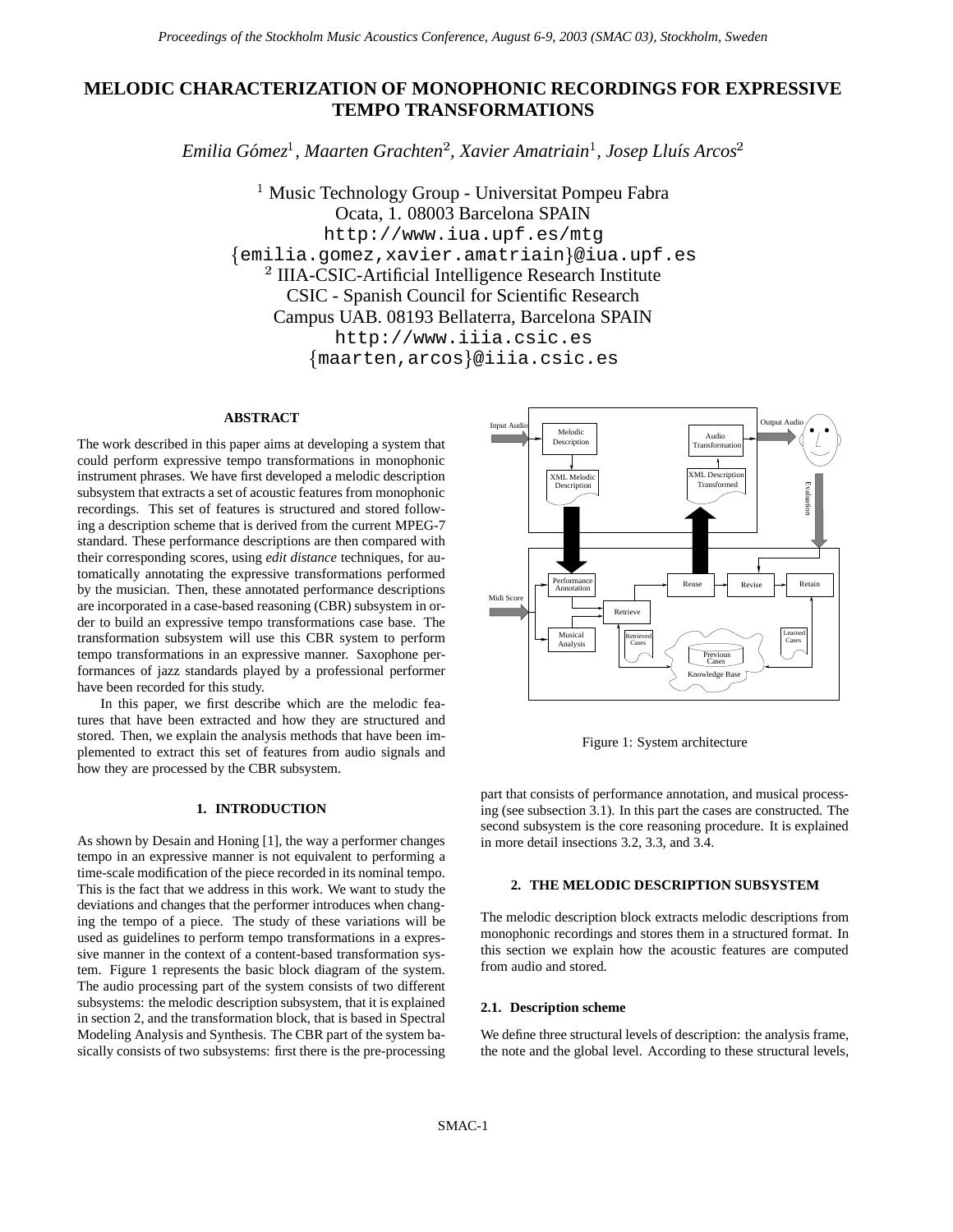

Figure 2: Block diagram of the melody descriptor

we define instantaneous descriptors, i.e. associated to an analysis frame, note descriptors attached to a note segment and global descriptors attached to the whole monophonic excerpt. All these descriptors are stored into a XML document. A detailed explanation about the description scheme and the MPEG-7 standard can be found in [2, 3].

## **2.2. Methods to extract the descriptors**

Figure 2 represents the steps that are performed to obtain a melodic description from audio. First, the audio signal is divided into analysis frames, and the set of low-level descriptors are computed for each analysis frame. These low-level descriptors are used by the note segmentation algorithm, as well as in a preprocessing step of the fundamental frequency algorithm.

The fundamental frequency detector outputs an estimates for each analysis frame. Using these values and the low-level descriptors, the note segmentation block detects the note boundaries. Once the note boundaries are known, the note descriptors are computed from the low-level and the fundamental frequency values. Finally, note and low-level descriptors are combined to compute the global descriptors, associated to the whole audio segment.

# *2.2.1. Fundamental frequency estimation*

For the estimation of the instantaneous fundamental frequency we use a harmonic matching model derived from the one proposed by Maher and Beauchamp [6], the Two-Way Mismatch procedure (TWM).

First of all, we perform a spectral analysis of a portion of sound, called analysis frame. Secondly, the prominent spectral peaks of the spectrum are detected from the spectrum magnitude. These spectral peaks of the spectrum are defined as the local maxima of the spectrum which magnitude is greater than a threshold. These spectral peaks are compared to a harmonic series and an

TWM error is computed for each fundamental frequency candidates. The candidate with the minimum error is chosen to be the fundamental frequency estimate. After a first test of this implementation, some improvements to the original algorithm where implemented to deal with some errors of the algorithm:

- Peak selection: a peak selection routine has been added in order to eliminate spectral peaks corresponding to noise. The peak selection is done according to a masking threshold around each of the maximum magnitude peaks. The form of the masking threshold depends on the peak amplitude, and uses there different slopes depending on the frequency distance to the peak frequency.
- Context awareness: we take into account previous values of the fundamental frequency estimation and instrument dependencies to obtain a more adapted result.
- Noise gate: a noise gate based on some low-level signal descriptor is applied to detect silences, so that the estimation is only performed in non-silences segments of the sound.

#### *2.2.2. Note segmentation*

Note segmentation is performed using a set of frame descriptors, which are energy computation in different frequency bands and fundamental frequency. Energy onsets are first detected following a band-wise algorithm that uses some psycho-acoustical knowledge [5]. In a second step, fundamental frequency transitions are also detected. Finally, both results are merged to find the note boundaries (onset and offset information).

#### *2.2.3. Note descriptors*

We compute note descriptors using the note boundaries and the low-level descriptors values. The low-level descriptors associated to a note segment (as e.g. energy, centroid, spectral flatness, etc) are computed by averaging the frame values within this note segment. Pitch histograms have been used to compute the pitch note and the fundamental frequency that represents each note segment, as found in [7]. This is done to avoid taking into account mistaken frames in the fundamental frequency mean computation.

#### **3. THE CASE BASED REASONING SUBSYSTEM**

To apply musically meaningful transformations to the melodic descriptions obtained by the melodic analysis, it is of importance to know what musical material was actually performed and how the performance relates to this material. This information can be extracted from the score and the melodic descriptions of the performance. We constructed a CBR subsystem that uses this information to construct cases. These cases serve as 'experience' in the system. When a tempo transformation must be applied to a given musical performance, relevant cases are retrieved from the case base and using the retrieved cases a new performance is constructed at the desired tempo.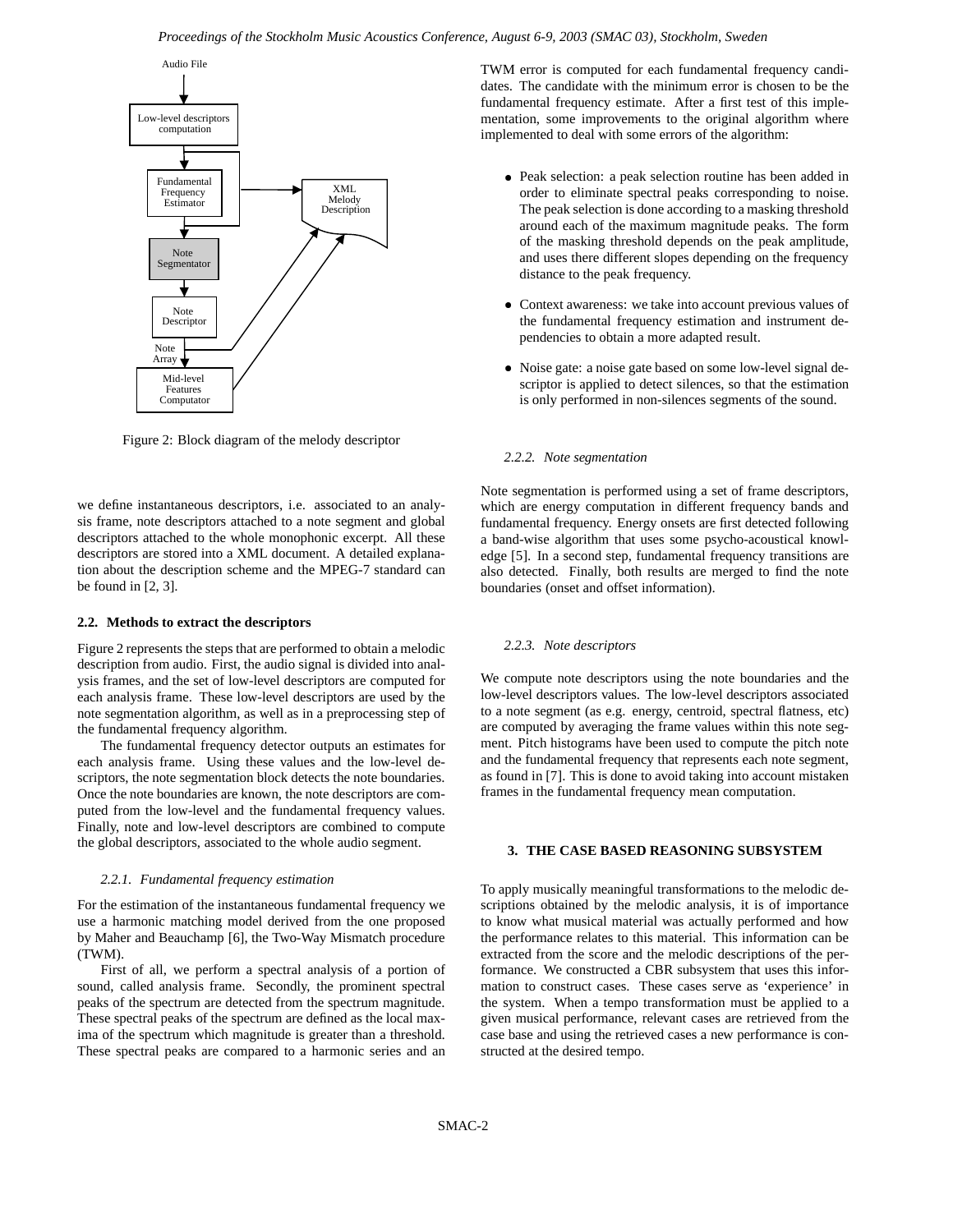# **3.1. Construction of the cases**

In the current system, a case consists of basically two kinds of information:

- A musical analysis of the score.
- An annotation of the performance that relates the performance to the score.

The musical analysis of the score is provided as a criterion for assessing similarities between scores and to split the phrases in smaller segments (see subsection 3.2). As an analysis-scheme, we use Narmour's Implication/Realization (I/R) model [9]. This is a model of melodic structure, based on principles akin to Gestalt Theory. An I/R analysis consists of a grouping of notes and categorizing these groups into a set of predefined categories. We have developed a parser for melodies that automatically generates I/R analyses. It implements most of the basic ideas from the I/R model.

The annotation of the performance is a reconstruction of how the musician actually performed the score. This annotation contains information such as which timing deviations were played, which score notes were not performed and which notes in the performance were not present in the score. Such an annotation can be conveniently obtained by mapping a melody description to the corresponding score. We use edit-distance techniques as described in [8] to generate mappings between the score and the melody description.

## **3.2. Retrieval of stored cases**

The retrieval mechanism is organized in three phases:

#### *3.2.1. Phrase retrieval*

In a first phase the input melody (the score) is compared with the melodies of the case base using melodic similarity measures for retrieving only those case melodies really similar—For instance, given a slow ballad as input, we are not interested in comparing it with be-bop themes. To this end, similarities are computed between the input melody and each of the melodies in the case base. The similarities can be computed either using the note representations of the melodies, or using other representations such as melodic contour representations, or the musical models derived from the melodies. Combinations of these different measures can also be used to retrieve a subset of melodies. In [4], a comparison of various similarity measures is reported. It turns out that a similarity measure based on note level representations is not very discriminative when applied to melodies that are very different (i.e. all phrases that are not virtually identical, are assessed more or less equally dissimilar). Therefore, it seems more promising to use similarities between musical models or contour representations for retrieving similar melodies from the case base. The final output of this phase is a subset of a melodies of the case base close to the input melody. Only performances from these retrieved melodies will be taken into account in the following phases.

## *3.2.2. Motif retrieval*

In a second phase, we try to find similar melodic fragments for segments of the input melody. The input melody is segmented based on the musical model that was constructed for the melody (including musical information such as the metrical strengths of

the notes). In particular, I/R structures (or sequences of two or three structures) usually coincide with melodic motifs. For each of these segments, the most similar parts of the retrieved melodies can be selected (again using a similarity measure on either of the melodic representations). The result is that for each segment/motif of the input melody a set of melodic fragments is available, each fragment with one or more performance annotations.

#### *3.2.3. Performance ranking*

Finally, in the third phase the performances that were retrieved for each segment of the input melody are ranked using a similarity measure for the performance annotations. The idea behind this step is to use the input performance as a guide for how the input melody should be performed at the desired tempo. For illustration, say that an input performance  $P_{in}$  of a melodic segment M at tempo  $T_{in}$  was given and a new performance  $P_{out}$  of M at the desired tempo  $T_{out}$  must be generated. Suppose that there is a retrieved melodic fragment that has a performance  $P_1$  at tempo  $T_i$ close to  $T_{in}$  and in addition, it has a performance  $P_2$  at  $T_i$  close to the desired tempo  $T_{out}$ . Then, if performance  $P_{in}$  is similar to  $P_1$ , we assume that  $P_2$  is a good basis for constructing performance  $P_{out}$  at tempo  $T_{out}$ . In this way, performances at tempos close to the desired tempo can be selected and ordered according to their expected relevance for constructing the solution.

In conclusion, the output of the retrieval step is an ordered collection of candidate annotations for each segment/motif in the input melody.

#### **3.3. Reuse of retrieved cases**

The reuse (or adaptation) mechanism is being implemented using *constructive adaptation* [10], a generative technique for reuse in CBR systems. The reuse mechanism deals with two kinds of criteria: local criteria and coherence criteria. Local criteria deal with the transformations to be performed to each note—i.e. how retrieved candidate annotations can be reused in each input note. Coherence criteria try to balance smoothness and hardness. Smoothness and hardness are basically contradictory: the first tends to iron out strong deviations with respect to the score, while the second tends to favor strong deviations. The resulting expressive performance is a compromise between the smoothness and hardness criteria, with the aim of keeping an overall balance pleasant to the ear.

### **3.4. Revising and Retaining cases**

In the revise step, the user has the opportunity to either confirm the solution proposed by the system, discard it as being a bad solution, or manipulate it to correct local imperfections. When the result is satisfying to the user it is stored in the case base for solving future problems (the retain step).

## **4. AUDIO MATERIAL**

For this experiment, we set up an audio database consisting of 5 jazz standards played at 11 different tempos around the nominal one, played by a professional musician. Most of the phrases where repeated to test consistency between performances. The jazz standards recorded where chosen to be of different moods: *Body and Soul, Once I Loved, Donna Lee, Like Someone In Love* and *Up Jumped Spring*.